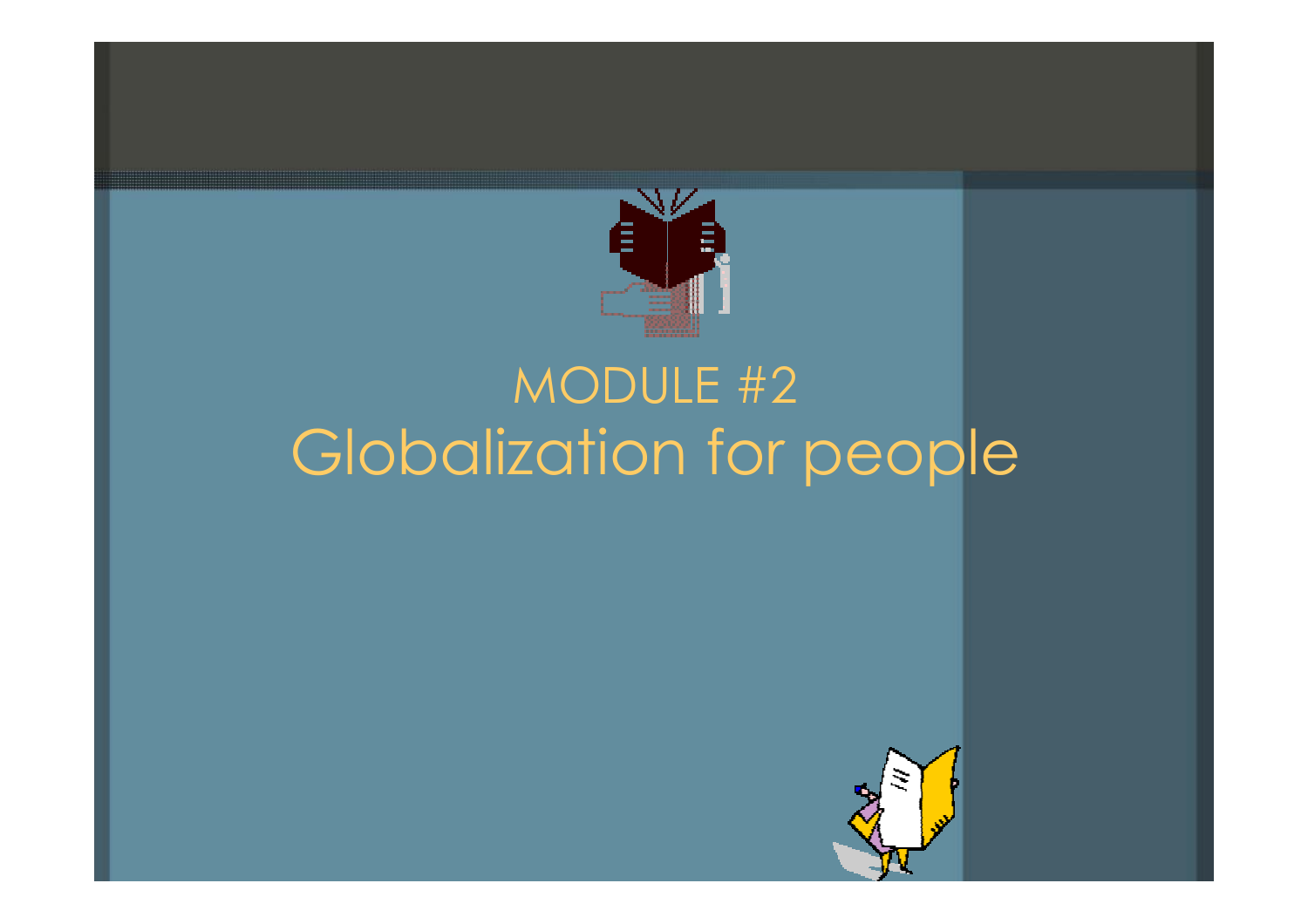## MODULE #2A VISION FOR CHANGE



- Public debate on globalization is at an impasse. Opinion is frozen in the ideological certainties of entrenched positions and fragmented in a variety of special interests.
- The will for consensus is weak. Key international negotiations are deadlocked and international development commitments go largely unfulfilled.
- The report offers no miraculous or simple solutions, for there are none. But it is an attempt to help break the current impasse by focusing on the concerns and aspirations of people and on the ways to better harness the potential of globalization itself.
- The need is for a process of globalization with a strong social dimension based on universally shared values, and respect for human rights and individual dignity
- Globalization should be fair, inclusive and democratically governed. It should provide opportunities and tangible benefits for all countries and people.
- The current path of globalization must change. Too few share in its benefits. Too many have no voice in its design and no influence on its course.
- The path of globalization can be changed. The benefits of globalization can be extended to more people and better shared between and within countries, with many more voices having an influence on its course. The resources and the means are available.
- The imbalance between the economy and the polity is undermining democratic accountability. Institutions of governance– whether national or international – do not adequately meet the new demands of people and countries for representation and voice. Globalization has made public opinion a potent political power in its own right.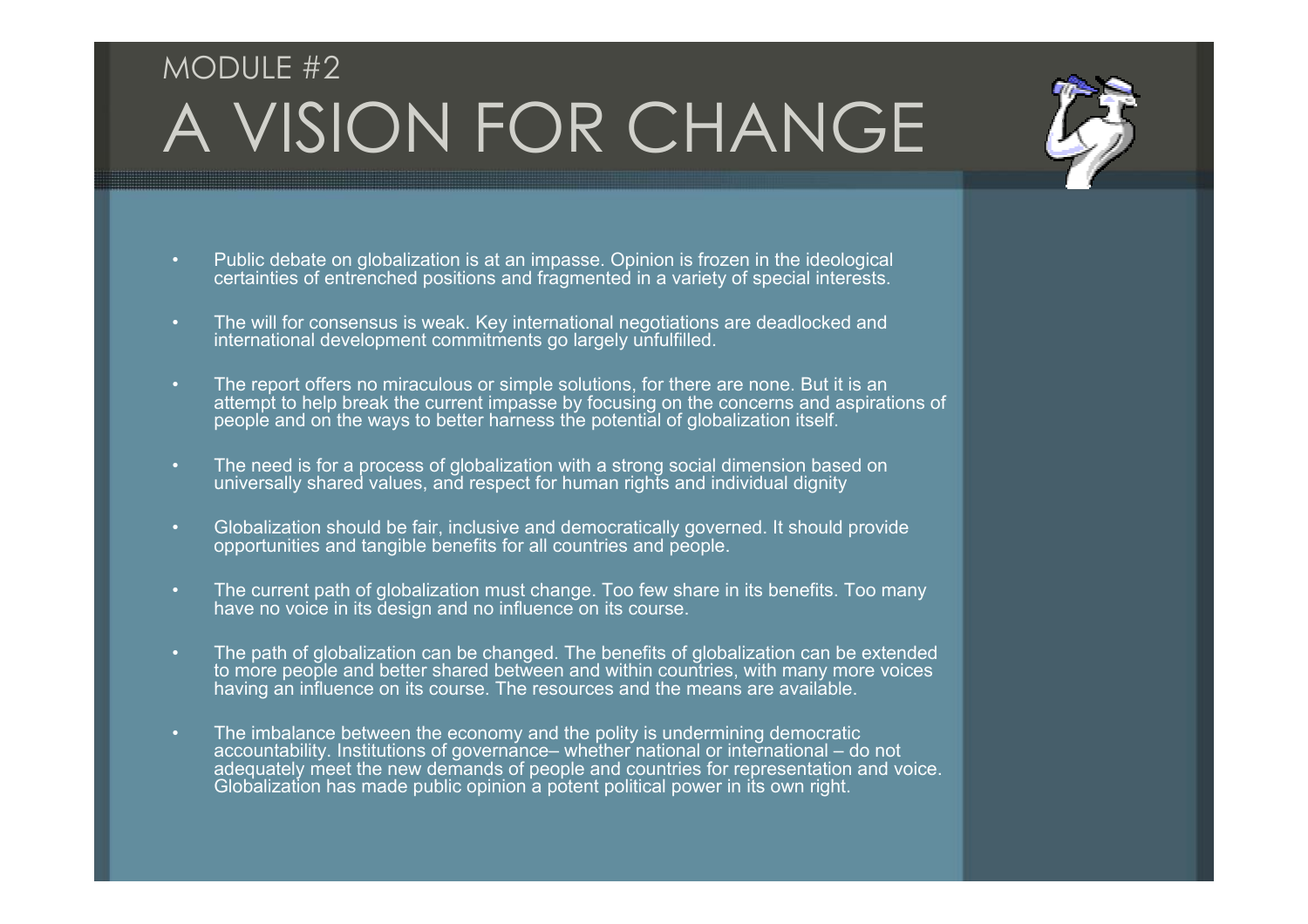## MODULE #2Vision: KEYS TO CHANGE n



- • *A focus on people.* The cornerstone of a fairer globalization lies in meeting the demands of all people for: respect for their rights, cultural identity and autonomy; decent work; and the empowerment of the local communities they live in. Gender equality is essential.
- *A democratic and effective State.* The State must have the capability to manage integration into the global economy, and provide social and economic opportunity and security.
- *Sustainable development.* The quest for a fair globalization must be underpinned by the interdependent and mutually reinforcing pillars of economic development, social development and environmental protection at the local, national, regional and global levels.
- *Productive and equitable markets.* This requires sound institutions to promote opportunity and enterprise in a well-functioning market economy.
- *Fair rules.* The rules of the global economy must offer equitable opportunity and access for all countries and recognize the diversity in national capacities and developmental needs.
- *Globalization with solidarity.* There is a shared responsibility to assist countries and people excluded from or disadvantaged by globalization. Globalization must help to overcome inequality both within and between countries and contribute to the elimination
- of poverty.
- *Greater accountability to people.* Public and private actors at all levels with power to influence the outcomes of globalization must be democratically accountable for the policies they pursue and the actions they take. They must deliver on their commitments and use their power with respect for others.
- *Deeper partnerships.* Many actors are engaged in the realization of global social and economic goals – international organizations, governments and parliaments, business, labour, civil society and many others. Dialogue and partnership among them is an essential democratic instrument to create a better world.
- *An effective United Nations.* A stronger and more efficient multilateral system is the key instrument to create a democratic, legitimate and coherent framework for globalization.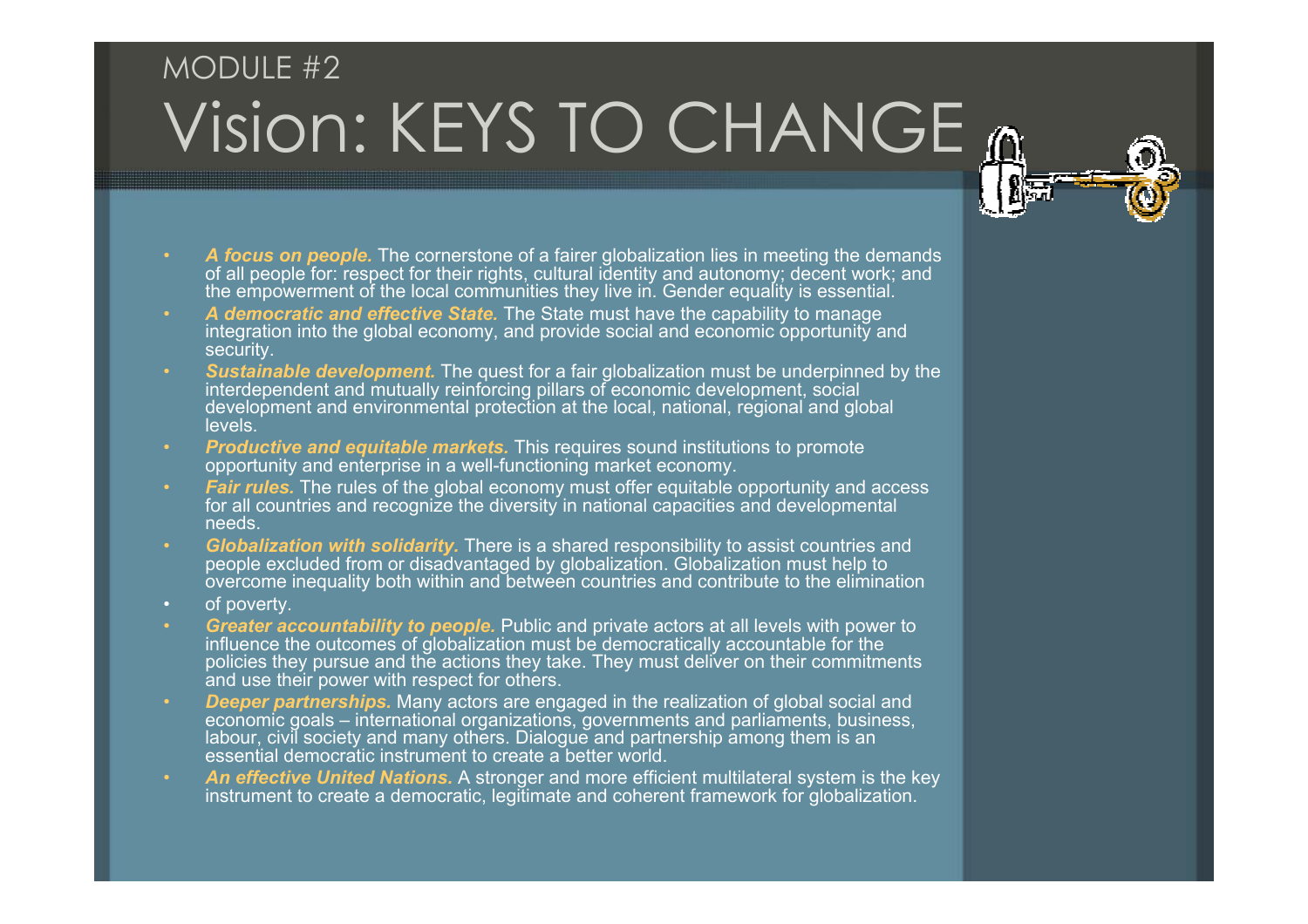#### MODULE #2Vision: STARTING POINTS



- There are deep-seated and persistent imbalances in the global economy, which are ethically unacceptable and politically unsustainable. The economy is becoming increasingly global, while social and political institutions remain largely local, national or regional. None of the existing global institutions provide adequate democratic oversight of global markets, or redress basic inequalities between countries.
- The imbalance between the economy and society is subverting social justice. There is a growing divide between a formal global economy and the expansion of an informal local economy in most societies. The majority of the world's people, who live and work in the informal economy, continue to be excluded from directly participating in markets and globalization on a fair and equal basis.
- • The benefits of globalization have been unequally distributed, both within and between countries. There is growing polarization between winners and losers. The gap between rich and poor countries has widened. In sub-Saharan Africa and Latin America, more people lived in poverty at the end of the 1990s than at the beginning of that decade.
- Economic rules and institutions prevail over social rules and social institutions. Trade in manufactures is liberalized, while agriculture remains protected. Goods and capital move much more freely across borders than people do. In times of crisis, developed countries have wider options for macroeconomic policy, while developing countries are constrained by demands for adjustment.
- There is a lack of public trust in global decision-making. Global markets lack institutions for public supervision which, in many countries, provide national markets with legitimacy and stability. The present process of globalization has no means to keep the balance between democracy and markets.

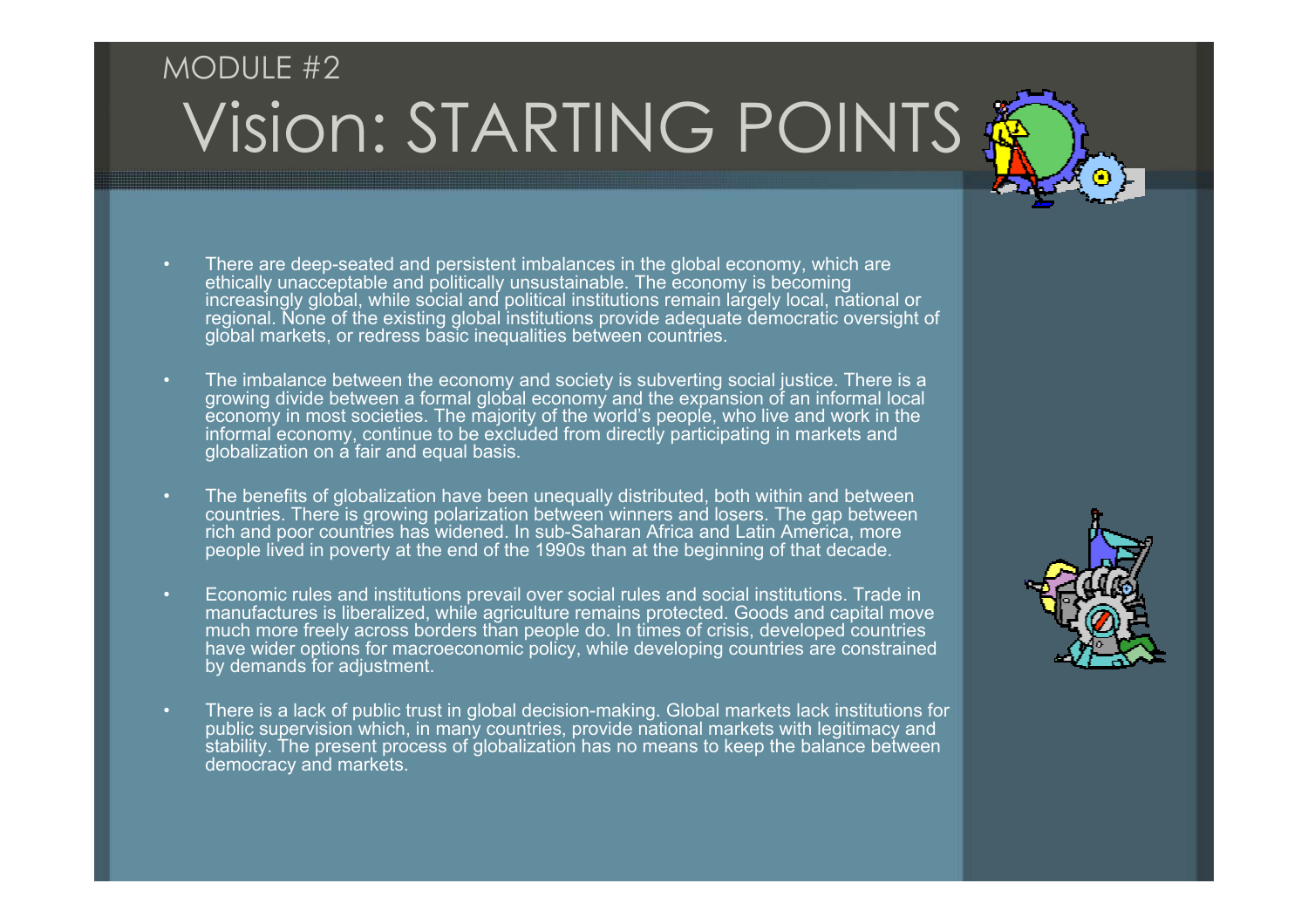### MODULE #2Vision: A FEASIBLE PATH

- • Globalization should be a more inclusive and fair process. It should have a social dimension that sustains human values and enhances the well-being of people in terms of their freedom, prosperity and security.
- People see globalization in terms of opportunities for decent work and meeting essential needs for food, water, health, education, shelter and a livable environment. Without such a social dimension, many will continue to view globalization as a new version of earlier forms of domination and exploitation.
- • The essentials of a social dimension include:
	- A process of globalization based on universally shared values, which require all actors – including States, international organizations, business, labour, civil society and the media – to assume their individual responsibilities. It demands respect for obligations and duties under international law.
	- The first steps towards a socio-economic 'floor' for the global economy should include an international commitment to ensure the basic material and other requirements of human dignity for all, enshrined in the Universal Declaration of Human Rights, the eradication of poverty and the attainment of the Millennium Development Goals (MDGs).
	- A sustainable path of development which provides opportunities for all, expands sustainable livelihoods and employment, promotes gender equality, and reduces disparities between countries and people. It calls for greater coherence between economic, social and environmental policies.
	- A more democratic governance of globalization, which allows for greater voice and participation, and ensures accountability, while fully respecting the authority of institutions of representative democracy and the rule of law.
- This is a realizable vision. The resources exist to overcome the most pressing problems of poverty, disease and education.

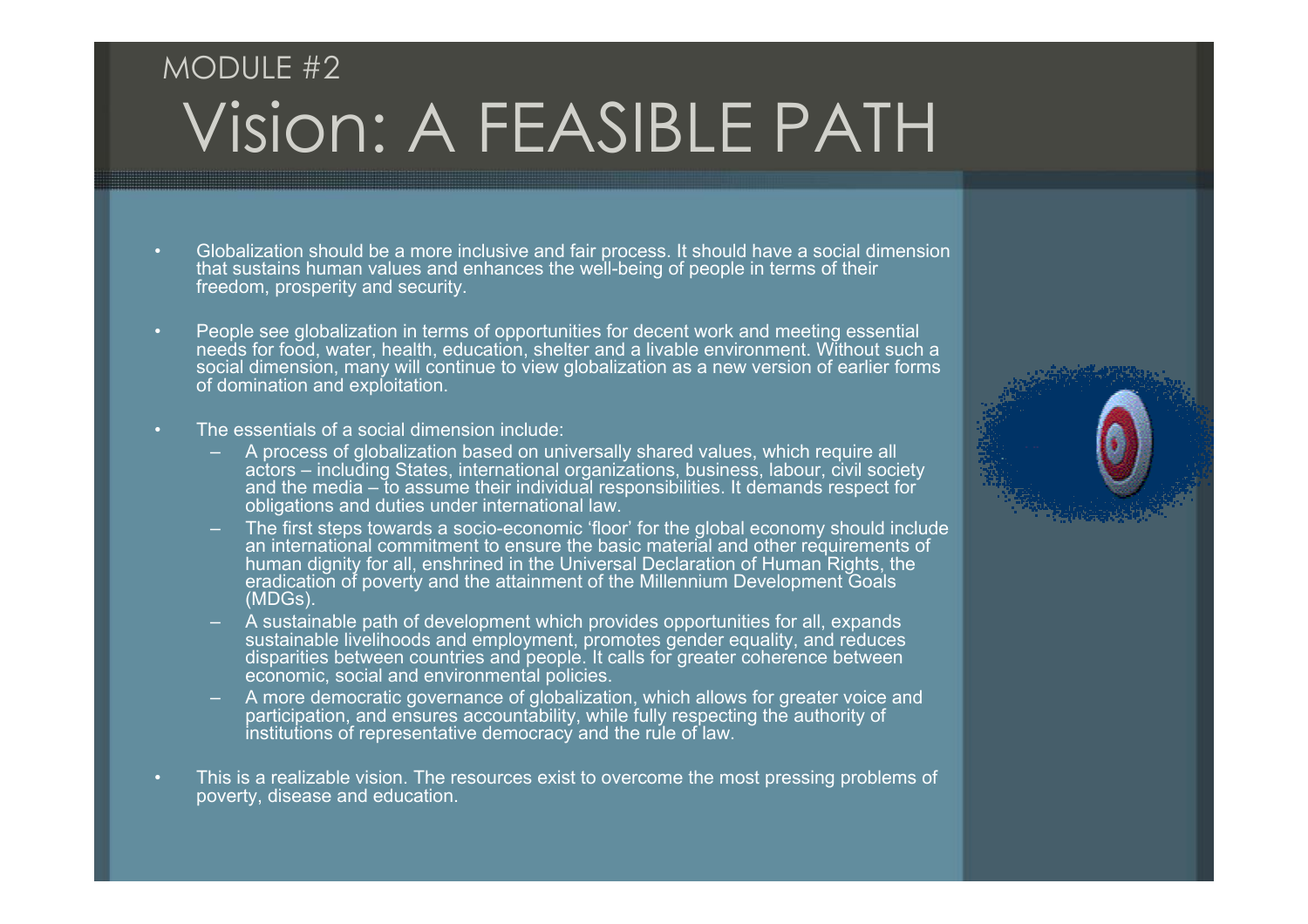## MODULE #2Vision: GETTING THERE



- • Our greatest asset is the multilateral system of the United Nations, which is essential for global action. Recent events have dramatically highlighted its importance in a changing world. The events of September 11 and global terrorism have brought home the reality of our common vulnerability and the need for unified action.
- Globalization is making multilateralism both indispensable and inevitable. There is no durable alternative which can respond to the needs and aspirations of people in an interdependent world. Multilateralism ensures transparency, and provides protection  $$ however inadequate – against the asymmetries of power and influence in the international community.
- Multilateralism is under challenge. The conflicts in the Middle East, and the persistence of global poverty and inequality, have demonstrated the urgent need to bring together the contemporary realities of state power and public opinion in a durable alliance for peace and development.
- We need to devise better instruments for the governance of globalization, and the functioning of the multilateral system. A fairer globalization has to be built upon a productive and equitable global economic system.
- No country can opt out of the global economy. The challenge is to manage interaction with global markets to ensure growth, development and equity. Efficient markets require effective States. If countries are to benefit from globalization, they need a State which can develop the institutional capabilities – both social and economic – needed for sound and equitable economic growth.
- Local action is as important as national and global action. Strong and democratic local authorities and communities are central to effective States.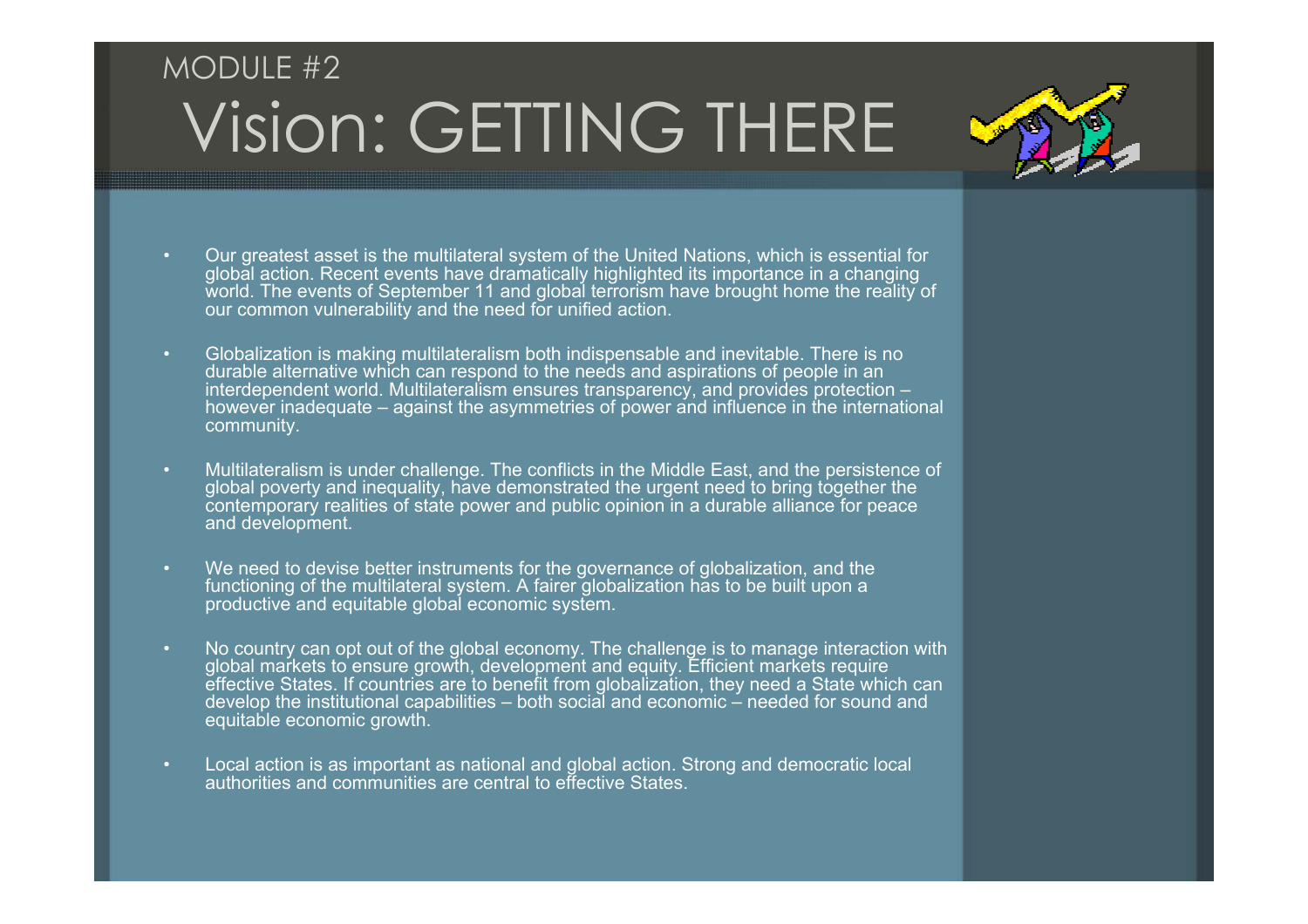#### MODULE #2Vision: GLOBAL COMMUNITY

- • This Report is a call for action based on dialogue as the foundation for a genuine global community of the future. Globalization has developed in an ethical vacuum. Market success and failure are often the ultimate standard of behaviour and a "the winner takes all" attitude weakens the fabric of communities and societies.
- Cohesive societies are built around shared values, which create a moral and ethical framework for private and public action. Such shared values include,
	- Respect for human rights and human dignity, including gender equality.
	- Respect for diversity of culture, religion, political and social opinion.
	- Fairness as a standard to judge globalization and the equity.
	- Solidarity as awareness of global citizenship and commitment to redress inequalities. It recognizes that poverty or oppression anywhere is a threat to prosperity and stability everywhere.
	- Respect for nature to make globalization ecologically sustainable.
- • Globalization has made it imperative to have a better international dialogue on universally shared values. The problems lie in bridging the gap between principles and practice. The international community makes more commitments than it is prepared to implement.
- Myriad actors, both State and non-State, play critically important roles in shaping the evolution of globalization. Global networks bring together diverse groups such as youth and consumer associations, farmers, scientists, teachers, lawyers and physicians, women and indigenous peoples.
- • The potential for a more participatory system of global governance lies in the evolution of expanding networks, rather than in institutional re-engineering. The way forward is to encourage more systematic dialogues within and between networks. Such dialogues widen participation, build consensus and identify needs from the perspective of those most directly concerned.